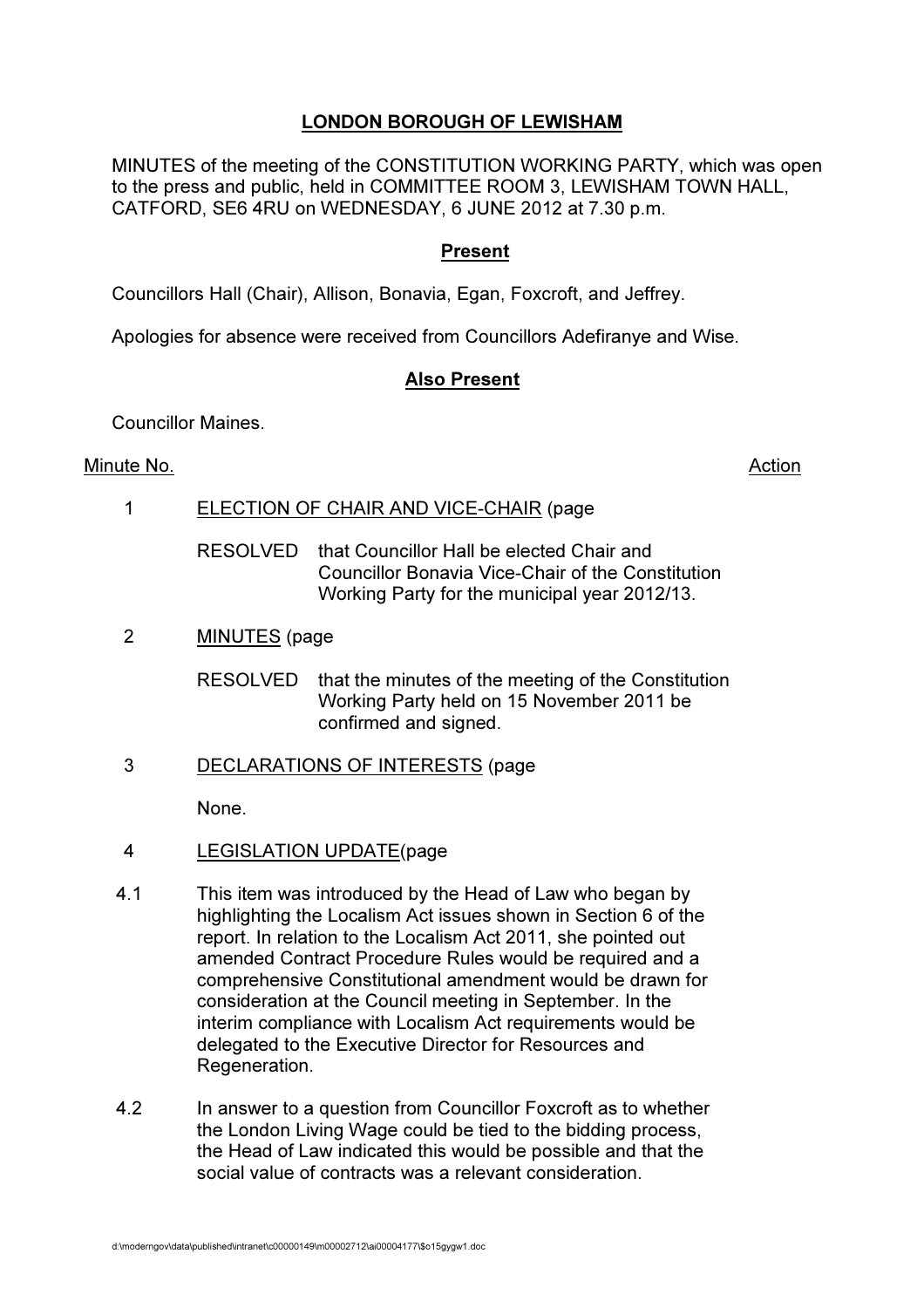## Minute No. **Action**

- 4.3 Councillor Bonavia asked how voluntary bodies were defined and was informed that they could be specified in Regulations and the draft Statutory Guidance.
- 4.4 Councillor Maines queried the procedure for asset valuation and was promised he would be informed subsequent to the meeting. Head of Law
- 4.5 Councillor Bonavia requested a definition of 'community' and was informed this was a parish or community body with a local connection.
- 4.6 The Chair observed final details regarding assets of Community Value, the Community Right to Challenge, and Neighbourhood Planning were still awaited and that these should all be reviewed by the Working Party. Head of Law
- 4.7 The Panel accepted the Chair's suggestion that Flood Management responsibilities should be the responsibility of the Sustainable Development Committee; that the Petitions scheme be retained but subject to review following consideration of an options paper to be produced by the Head of Law and that new co-option powers be noted. Head of Law
- 4.8 The Head of Law went on to explain the principal requirements of the Health and Social Care act 2012 as described in Section 7 of the report.
- 4.9 The Chair observed that while there was a Shadow Health and Well Being Board already in existence, there were no Council appointed representatives. However, the Council had now been empowered to directly appoint representatives at its discretion and would need to take a considered view as to what would be appropriate.
	- RESOLVED that Officers be asked to prepare a further report for the Working Party on Constitutional issues related to the Localism Act 2011 and the Health and Social Care Act 2012 prior to the Council meeting in September.
- 5 The New Ethical Framework Under the Localism Act (page
- 5.1 The report was introduced by the Head of Law who explained Regulations had only been received the previous Thursday but it was clear the currently existing statutory ethical framework had been swept away. There would no longer be a National Code of Conduct. Instead there would be some statutory elements that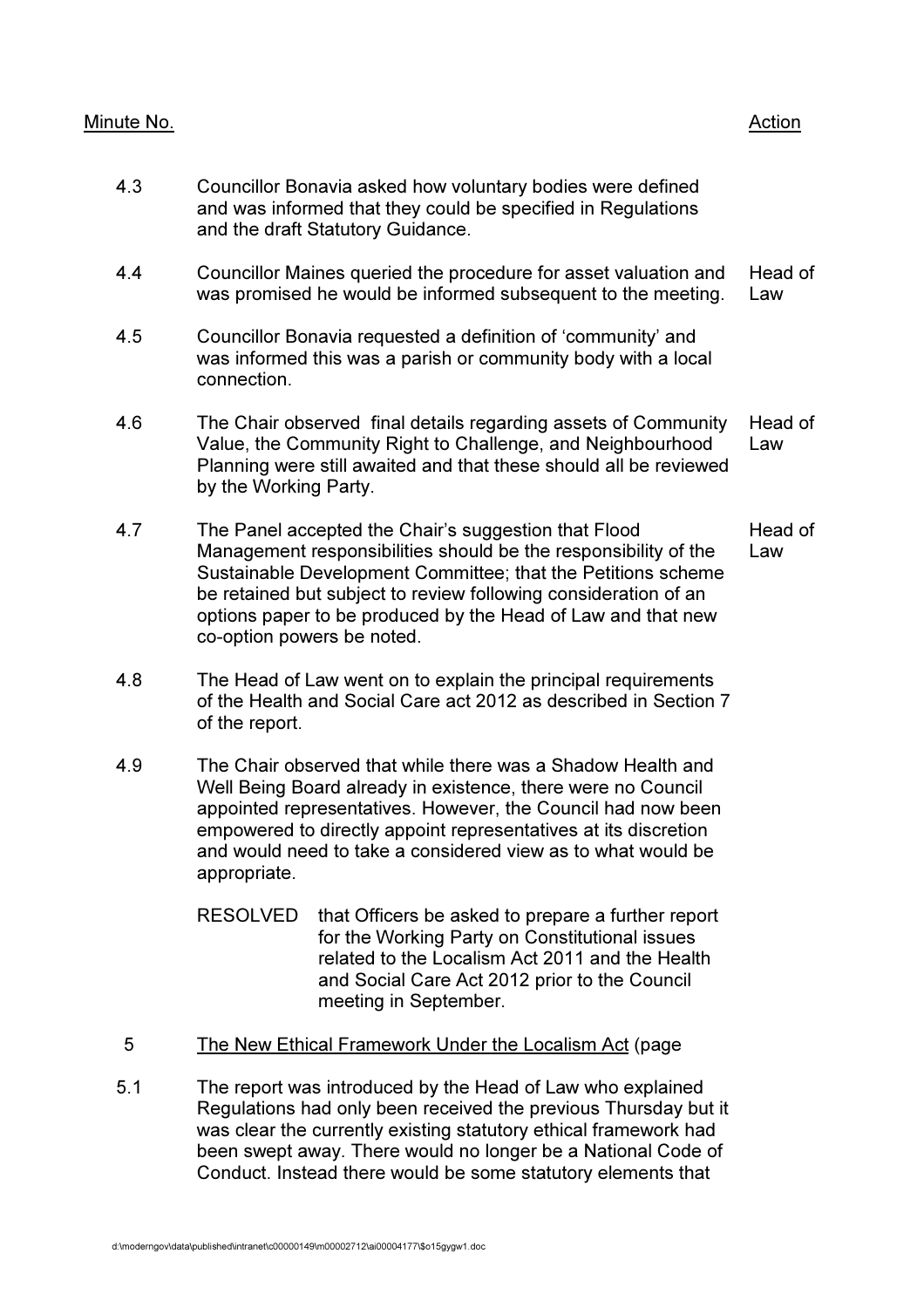had to be incorporated into a Local Code. Standards Committees would no longer be compulsory and any independent members invited to join a local committee could only do so in a non voting capacity. Sanctions against members in future would only be criminal.

- 5.2 The Chair commented that there had been very little time for members generally to consider the Code and given the serious implications for members of criminal sanctions, he asked for a wider discussion to take place prior to the June Council. The Head of Law offered to brief all Groups on the Code before the Council meeting. Head of Law
- 5.3 The Working Party reviewed the suggested Lewisham Member Code of Conduct and unanimously concluded that they would recommend it to the Council subject to the deletion of the suggested text appearing at paragraph 2.2 (2) of Appendix 1 which had read "LBL requires that members must not act to place themselves in a position where their integrity might be questioned and should on all occasions avoid situations which may create the impression of improper behaviour". The Working Party noted that the Standards Committee had earlier recommended this text subject to it being amended to say 'reasonably questioned', and that both versions would be subject to consideration by the Council.
- 5.4 The Working Party next reviewed the draft procedure for handling complaints of breach of the Code of Conduct and agreed it be referred unaltered to the Council.
- 5.5 The Working Party also agreed to recommend the retention of a Standards Committee with the suggested composition and terms of reference shown subject to the amendment by Council of the Constitution's Committee General Rules J4 and J11 to exempt any Chair of the Standards Committee from the limitation on chairing other committees and agreement to increase the voting membership to ten to allow for all party representation.

RESOLVED That

 (i) the draft Lewisham Member Code of Conduct, subject to the deletion of the discretionary text at paragraph 2.2 (2) be referred to the June meeting of the Council.

 (ii) the draft procedure for handling complaints of breach of the Code of Conduct be referred to the June meeting of the Council.